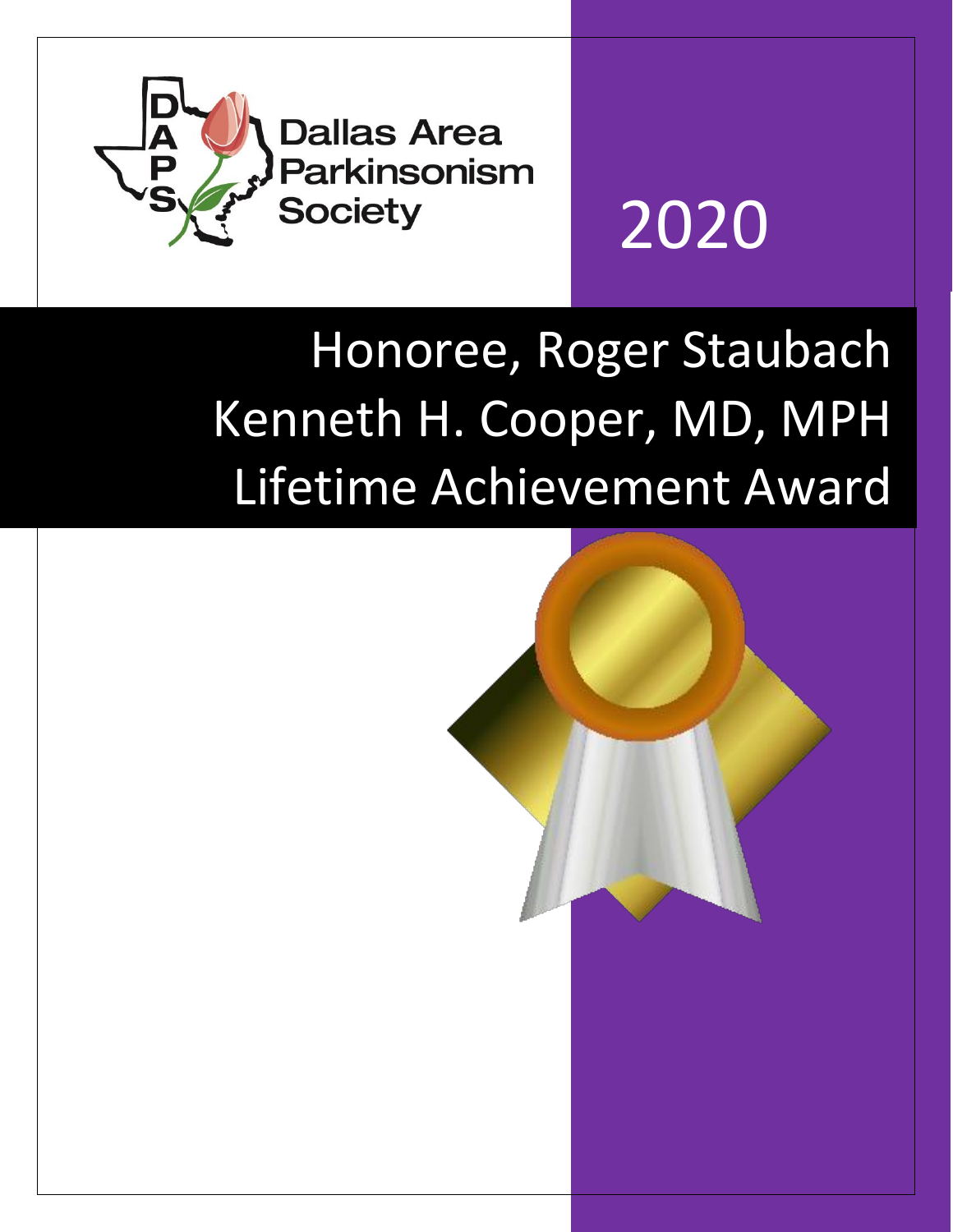

### **Kenneth H. Cooper, MD, MPH LIFETIME ACHIEVEMENT AWARD SPONSORSHIP LEVELS**

We are pleased to offer you a unique sponsorship opportunity to showcase your products and services. This is an excellent event to interact directly with the Parkinson's Community.

Since 2017 **The Dallas Area Parkinsonism Society** has awarded **The Dr. Kenneth H. Cooper, MD, MPH Lifetime Achievement Award** to a member of the Dallas community who has made significant contributions to the health and well-being of our region. This award is named for the remarkable founder of the Cooper Institute who is credited with helping millions of people all over the world recognize the value of a healthy active lifestyle. His message is central to the primary goal of the Parkinsonism Society: **DAPS is dedicated to impacting and improving the lives of those affected by Parkinson's disease.** 

This year's recipient of this prestigious award is **Roger Staubach.** Dallas residents are familiar with the deserved fame and incredible record of this former Dallas Cowboy. Awarded the Presidential Medal of Freedom in 2018, Staubach continues to exemplify the qualities Dr. Cooper promotes. We invite you to be a part of this significant occasion by joining with other community sponsors of the event. Please join us in recognizing the value of a healthy lifestyle in living with Parkinson's and with honoring Roger Staubach as an outstanding member of the Dallas community.

> *Reach:* 300 Participants *Date:* April 21, 2020 *Event Location*: Frontiers of Flight Museum

#### **\$5,000 Platinum Sponsorship**

- Media coverage acknowledgment
- Valet Sponsorship signage with your company name and logo
- Lunch Sponsorship signage with your company name and logo
- Exhibit table to showcase company products and services with attendees
- Company name and logo listed on program
- Podium recognition as a Platinum Event Sponsor
- Company Logo on website
- Company Logo on newsletter
- Event signage
- Sponsor Passport for door prizes to encourage attendees to visit your exhibit
- Group sponsor photo taken with Honoree and Dr. Kenneth H. Cooper
- Reserved Table for 10 in a premium location at venue

#### **\$3,000 Gold Sponsorship**

- Exhibit table to showcase company products and services with attendees
- Company name and logo listed on program
- Podium recognition as a Gold Event Sponsor
- Company Logo on website
- Company Logo on newsletter
- Event Signage with logo
- Sponsor Passport for door prizes to encourage attendees to visit your exhibit
- Group sponsor photo taken with Honoree and Dr. Kenneth H. Cooper
- Reserved Table for 8